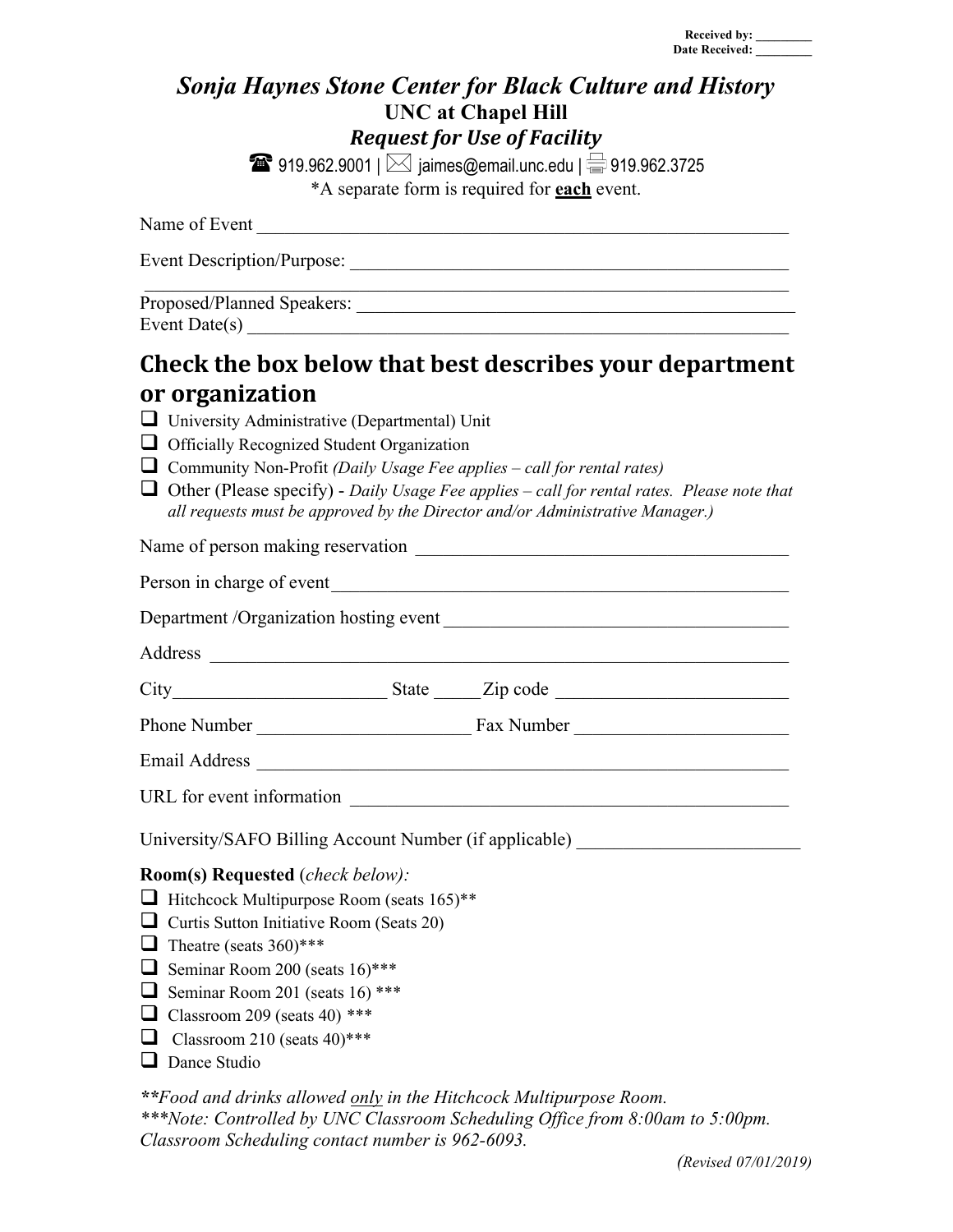Event Start Time:

Event End Time: (*Please note all events must end by 9:30pm - the Stone Center building closes at 10:00 PM)*

Set-Up Time:

Expected attendance: \_\_\_\_\_\_\_\_\_\_\_\_\_\_\_\_\_\_\_\_\_\_

Is the event open to the public?  $\Box$  Yes  $\Box$  No

Admission Charge?  $\Box$  Yes  $\Box$  No Admission Cost \$ *(Please note: tickets or admission must be handled off-site through the Union Box Office. No admission fees may be collected at the door. Additional charges may apply, including but not limited to additional security.)*

Will food/drink be served at event?  $\Box$  Yes  $\Box$  No

Please provide name of caterer/vendor used: *(Food service must be arranged with Stone Center's approved caterers. Self-catering is not permitted under any circumstance. Caterers list is attached).*

Do you plan to serve alcohol?  $\Box$  Yes  $\Box$ No (*white wine only allowed in facility/no beer allowed*)

*If yes***, please complete the request form for permission to serve alcohol at a University sponsored event. Before alcohol is allowed for an event, a signed form must be on file at the Stone Center.**

Room setup desired: *(This refers to chair and table setup; a brief diagram can be drawn below.)*

#### **Equipment Needed:**

- $\Box$  Microphone with podium
- $\Box$  Cordless Microphone
- $\Box$  Lavaliere (clip-on) microphone
- $\Box$  VCR and screen
- $\Box$  DVD player and screen
- $\Box$  Projector and screen
- $\Box$  Special equipment, lighting and/or sound

*(Additional equipment needs not listed, including lighting and/or sound for the auditorium, risers, etc. must be arranged through the Student Union and coordinated with the Stone Center.)*

Persons or groups using Stone Center facilities will not be allowed to change or alter settings for event. Must see Stone Center staff for assistance.

If you have any questions about equipment availability, please contact the Stone Center Facilities Manager at 919-962-7025.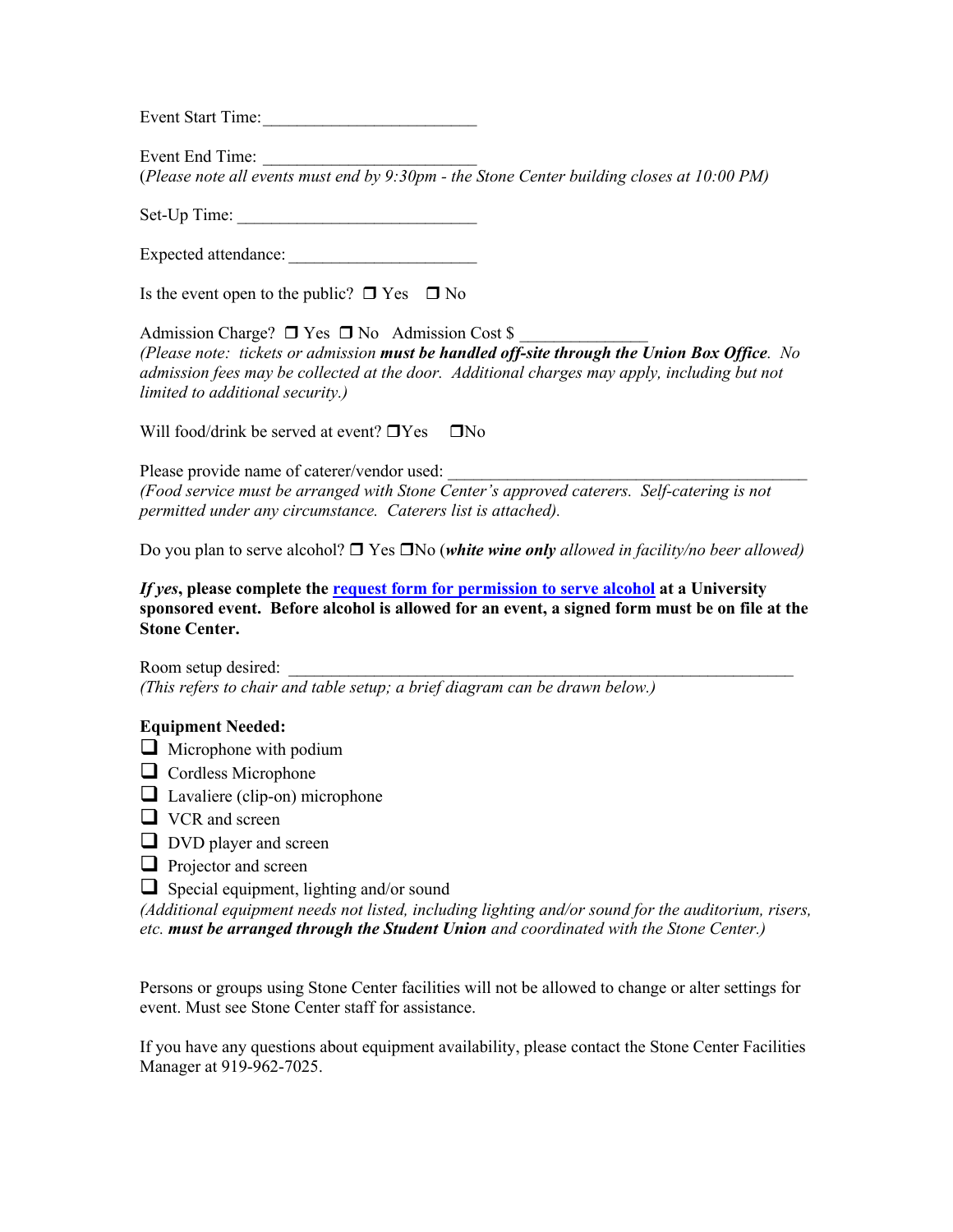#### THE SONJA HAYNES STONE CENTER FOR BLACK CULTURE AND HISTORY

Building Use Policy

Thank you for expressing an interest in using facilities in the Sonja Haynes Stone Center for Black Culture and History (Stone Center) at The University of North Carolina at Chapel Hill (UNC). The following information explains Stone Center policy regarding reservations, public safety needs, food service, and room arrangements. If you require additional information, please do not hesitate to contact us at 919-962-9001. We look forward to working with you and hope you will have a successful event at the Stone Center.

**Reservations/Cancellations:** Events can only be scheduled two months in advance. Events may be scheduled as little as two weeks before the event without incurring a \$50 short notice fee. Cancellations should be made at least a week (5 business days) in advance without incurring \$75 cancellation fee.

Public Safety: Events scheduled weekdays after 5:00pm may require the additional presence of a DPS security guard, which will be determined once your facility request is approved. If so, an online security request must be completed through the Department of Public Safety (UNC DPS). Please go to the DPS website to schedule a police officer to be present during the *entire* time you need access to the building. Requests for security should be arranged at least three weeks in advance, and you must not have any outstanding balances with UNC DPS. UNC DPS charges \$55/hour. Proof of the DPS reservation needs to be faxed or delivered to the Stone Center at least a week before your event and if not received, the Stone Center reserves the right to cancel your event.

Parking: If your program occurs at the Stone Center between 7:30am and 5:00pm, contact the Special Events Parking Office with UNC DPS (962-4424) to make necessary parking arrangements for your guests. For additional parking information related to Stone Center events, please visit our website.

**Technical (Lighting/Audio) Services:** All arrangements for technical services must be arranged through Geoff Baldwin at least four weeks in advance. **No** private outside equipment will be allowed in the building unless approved directly by Shakera Singleton. Production Services can be reached by email, geoffreyvbbaldwin@gmail.com or at 336-508-8090. Proof of Services request needs to be faxed or delivered to the Stone Center at least a week before your event and if not received, the Stone Center reserves the right to cancel your event.

**Food/Catering:** Food and beverage are **prohibited** in the classrooms, seminar rooms, auditorium, gallery and museum, and dance studio. Food service is **restricted** to the Hitchcock Multipurpose Room (HMR), the common area outside the HMR, and the common area outside of the auditorium.

Proposed events where food is to be served require the following:

- Prior approval of the Stone Center.
- Use of a Stone Center approved caterer; caterers may contact the Stone Center Administrative Manager or Facilities Manager for details. Cleanup following an event will be the responsibility of the sponsoring organization including events where cleanup is not included in the catering contract. At the end of the event, all food, service dishes, containers, etc. must be removed and disposed of by the groups' caterers. **Note**: **A fee of 20% of the total bill will be charged to the department/organization**. Please submit a copy of your receipt/catering bill promptly for billing purposes. A \$100 assessment will be billed to department/organization for failure to adhere to the cleanup policy. The kitchen is not fully equipped to prepare meals but is appropriate for warming, heating and serving meals. The use of hotplates, grills, griddles or any equipment not already provided in the kitchen is prohibited; the Stone Center **DOES NOT** provide linens, paper products, etc. *If the room is left in an unsatisfactory condition after an event, the department/organization may forfeit subsequent use privileges.*

**Alcohol**: Proposed events where alcohol is to be served must obtain prior approval from the Office of the Provost. A request form for permission to serve alcohol must be completed and signed before alcohol is allowed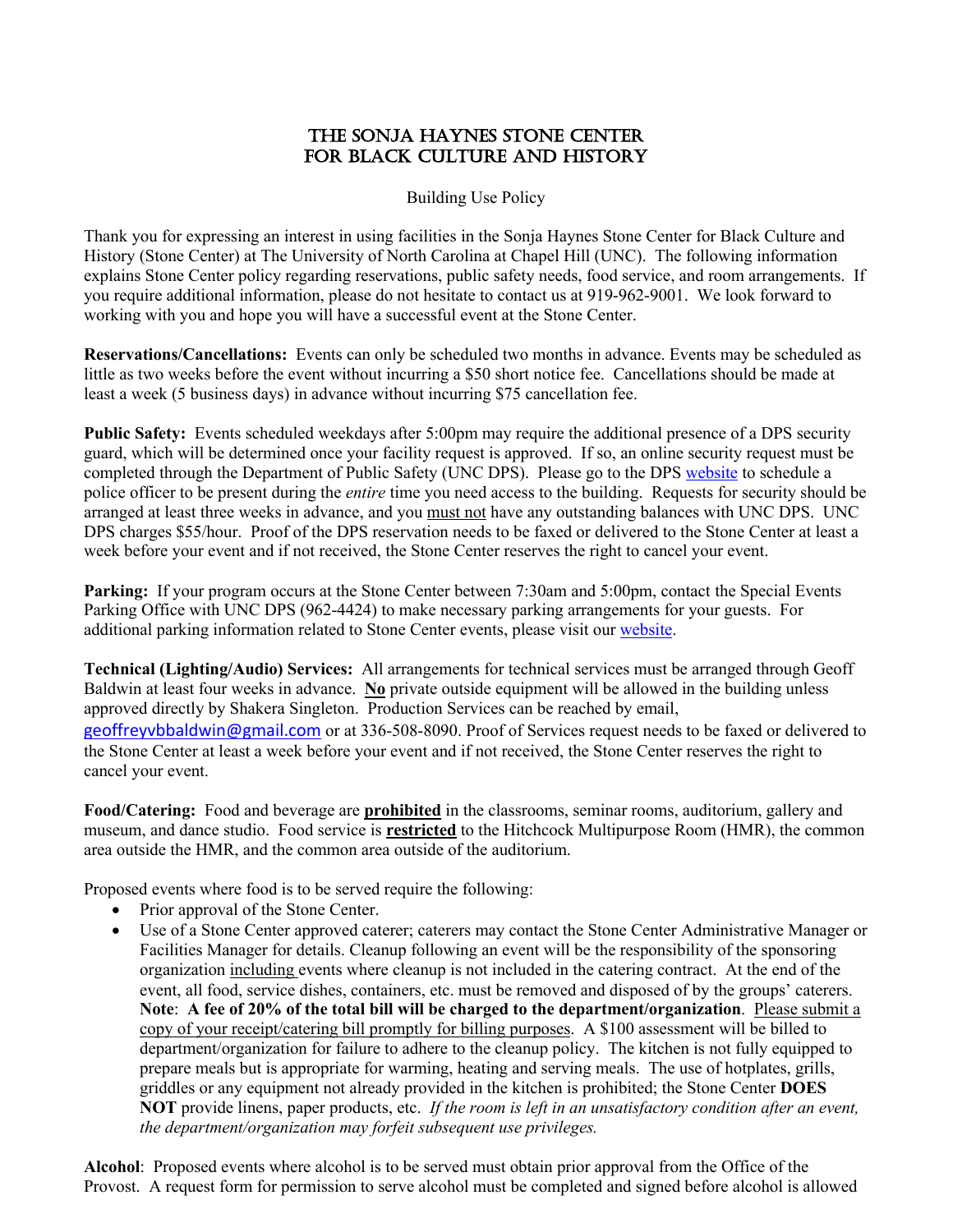in the building. A completed form must be signed by the Department Chair or Director of the sponsoring unit or the appropriate College or School Dean, and the Provost. Forms may be obtained from the Office of the Provost by calling 919-962-2198; completed forms should be faxed to the Stone Center at 919-962-3725. *Only white wine may be served in the building; beer, liquor, and red wine are prohibited.* The Stone Center adheres to the University rules concerning alcohol service .

**Vendors:** It is the responsibility of the event sponsor to arrange for outside equipment, furniture, materials, etc. to be removed the next business day. Please inform the Stone Center in advance of the scheduled times for vendor deliveries and pickups. Delivery of food, furniture, and other items is to be made through the loading dock located in the rear of the building.

**Sale of Items**: Sale of items is prohibited in the Stone Center unless arranged through the University Bull's Head Bookshop and/or auxiliary services.

**Fliers/Posters:** No item, artwork, or document is to be attached to any wall, door, fixture, or building exterior. Posters/fliers are prohibited from being attached to doors, windows, trash cans, building exteriors, interior walls, stairway railings, elevator walls, floors, grounds or ceilings.

**Classrooms:** Please remove all trash, boxes, and other items brought into the classrooms and return all furniture to its original configuration. Remember to clean dry-erase boards and turn off lights.

**Doors:** Doors, including outside entrances, are not to be propped open at any time.

**Student Organizations:** All student organizations must obtain signature approval from their faculty advisor before returning the reservation form. The form will **NOT** be approved without the faculty advisor's signature. Additional charges may apply for security, catering, and if admission fees are charged.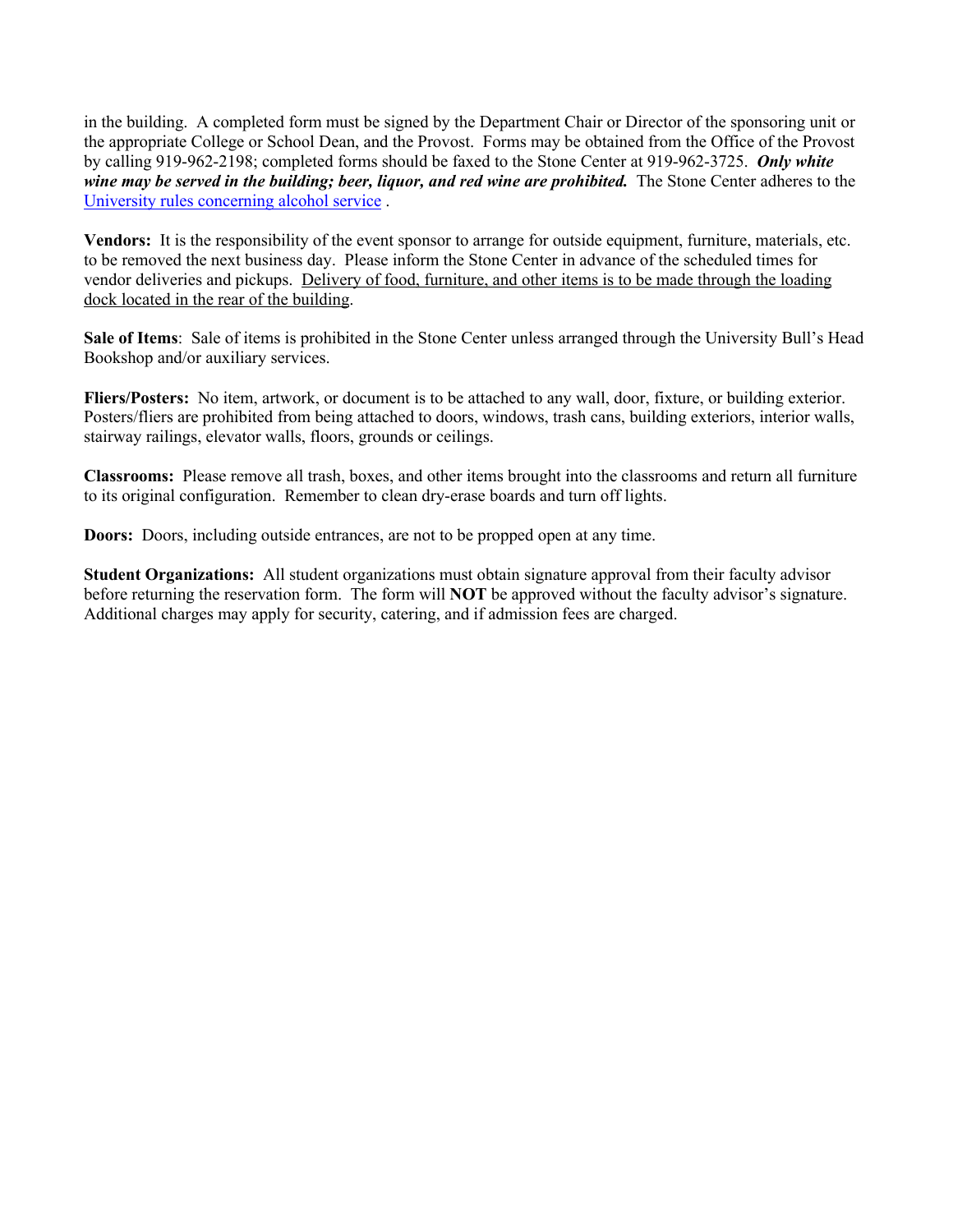I will act to ensure that the guidelines and policies set forth by the Sonja Haynes Stone Center for Black Culture and History and all applicable University regulations are carefully followed throughout the duration of this event. I understand that it is my responsibility to assure that members and guests of my department and/or group observe these conditions.

| Name of Organization/Department                                                    |               |
|------------------------------------------------------------------------------------|---------------|
| Name of Event                                                                      | Date of Event |
| Signature of Person in Charge of Event                                             | Date          |
| Signature of Director/Chair of Department                                          | Date          |
| Print Name of Faculty Advisor<br>(For officially recognized student organizations) | Department    |
| Signature of Faculty Advisor                                                       | Date          |

*(Revised 01/01/2021)*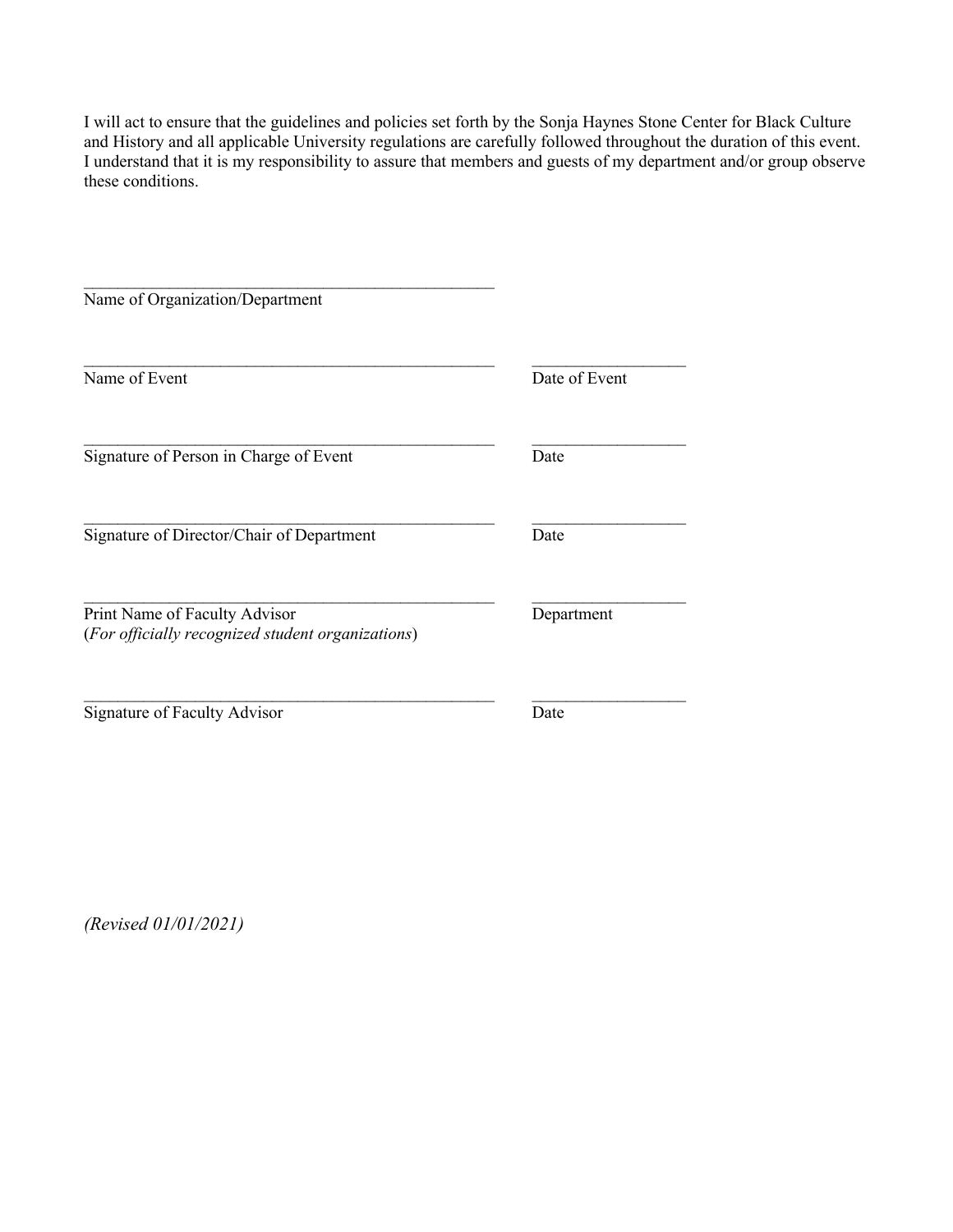#### **SONJA HAYNES STONE CENTER FOR BLACK CULTURE & HISTORY UNIVERSITY OF NORTH CAROLINA AT CHAPEL HIL**

#### **RATES FOR FISCAL YEAR 2021-2022**

**These fees will be assessed to University and non-University organizations and for those using the Stone Center after 5:00 PM. Fees are reduced but still applicable for reservations before 5:00 PM.**

| <b>HITCHCOCK MULTIPURPOSE ROOM</b>         | \$325 FOR MEETING/PER USE  |
|--------------------------------------------|----------------------------|
| <b>HITCHCOCK MULTIPURPOSE ROOM</b>         | \$375 FOR BANQUET/ PER USE |
| <b>TERRACE</b>                             | \$200 PER USE              |
| <b>CURTIS SUTTON INITIATIVE ROOM</b>       | \$100/HOUR                 |
| <b>CLASSROOMS (ROOMS 209 AND 210)</b>      | \$250 EACH/PER USE         |
| <b>SEMINAR ROOMS (ROOMS 200 AND 201)</b>   | <b>\$225 EACH/PER USE</b>  |
| <b>THEATRE</b>                             | \$425 PER USE              |
| <b>AFTER-HOURS SECURITY FEE</b>            | \$55/HOUR MINIMUM 3 HOURS  |
| *WEEKEND BUILDING USE FEE                  | \$425/ROOM MINIMUM 4 HOURS |
| <b>LATE DEPARTURE FEE (AFTER 10:00 PM)</b> | <b>\$50</b>                |
| *CATERING FEE                              | <b>20% OF TOTAL BILL</b>   |
|                                            |                            |

**\*Per Use is equivalent to 4 hour increments.**

**\*Weekend and catering fee are the only exceptions that will be charged to all organizations.**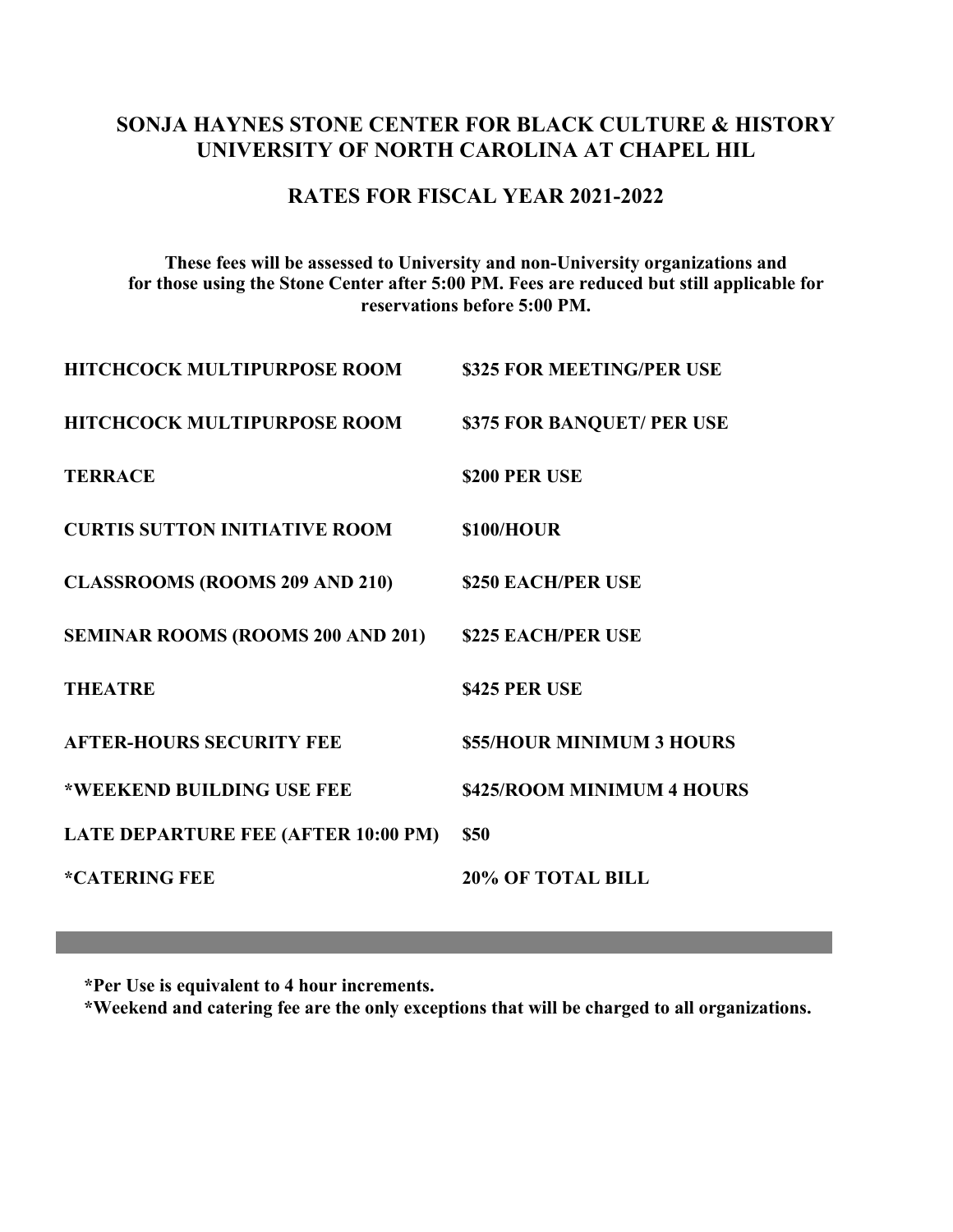#### **APPROVED CATERERS LIST FOR THE SONJA HAYNES STONE CENTER BUILDING**

Amante Gourmet Pizza 300 E. Main St. Carrboro, NC 27510 919-962-3330

Carolina Catering – Aramark 100 Friday Center Drive Chapel Hill, NC 27599 919-962-0336

Catering Company 15-501 Bypass Chapel Hill, NC 27514 919-929-4775

Carolina Inn 211 Pittsboro St Chapel Hill, NC 27516 919-933-2001\*

Edible Art Bakery & Dessert Café 3801 Hillsborough St. Raleigh, NC 27606 919-856-0604

Tova Boehm Catering 2109 North Lakeshore Drive Chapel Hill, NC 27514 919-619-3616

Domino's Pizza 412 E. Main St. Carrboro, NC 27510 919-929-0246

Durham Catering 2512 University Dr. Durham, NC 27707 919-489-9535

Firehouse Subs 603 Meadowmont Village Circle Chapel Hill, NC 27517 919-969-4212

Jimmy John's 306 W. Franklin St Chapel Hill, NC 27516 919-968-7827

Home On The Range Catering 12330 US Highway 15/501 N Chapel Hill, NC 27517 919-968-4412

Vimila's Curryblossom Café 431 W. Franklin St Chapel Hill, NC 27519 919-929-3833

Marcel's Catering Café 1821 Fordham Blvd. Chapel Hill, NC 27514 919-967-0066

Mediterranean Deli 410 W. Franklin St Chapel Hill, NC 27516 919-967-2666

Sage & Swift Gourmet Catering 2505 Whilden Dr. Durham, NC 27713 919-957-7889

Sage Café 1129 Weaver Dairy Rd. Chapel Hill, NC 27514 919-968-9266

Saladelia Café 4201 University Dr. Durham, NC 27707 919-489-5776

Savory Fare Catering 908 W. Main St. Durham, NC 27701 919-683-2185

Three Seasons Catering 2627 Hillsborough Rd. Durham, NC NC 27705 919-416-0600

Thrills from the Grill P O Box 52491 Durham, NC 27717 919-220-5787

Harris Teeter 310 North Greensboro Street Carrboro, NC 27510 919-942-8564

Sweet Jane's Bakery 4823 Meadow Drive, Suite 115 Durham, NC 27713 919-544-1313

Mark Day Company 6113 Highway 86 Chapel Hill, NC 27514 919-932-3031

Heavenly Cinnamon Rolls 1821 Fordham Blvd Chapel Hill, NC 27514 919-929-1722

Hursey's BBQ 1834 S Church St Burlington, NC 27215 336-226-1694

Whole Foods Market 81 S Elliott Rd Chapel Hill, NC 27514 919-968-1983

Intimate Affairs Catering 1408 Christian Ave, Ste 3 Durham, NC 27705 919-382-0008

Catering by Design 132 Kilmayne Dr. Cary, NC 27511 919-481-2366

The Picnic Basket 5410 Hwy 55 Ste AJ Durham, NC 27713 919-572-9908

Ethel Carver's Catering P O Box 881 Chapel Hill, NC 27514 919-967-8498

Tandoor Indian Restaurant 1301 E. Franklin St Chapel Hill, NC 27514 919-967-6622

The Palace International 1104 Broad Street Durham, NC 27705 (919) 416-4922

Gigi's Cupcakes 1028 Oberlin Road Raleigh, NC 27605 919-896-8636

Panera Bread 213 W. Franklin Street Chapel Hill, NC 27516 919-929-9189

Bojangles' 4600 Garrett Road Durham, NC 27701 919-489-5942

Favor Desserts 5607 N Carolina Hwy 55 Durham, NC 27713 919-908-9264